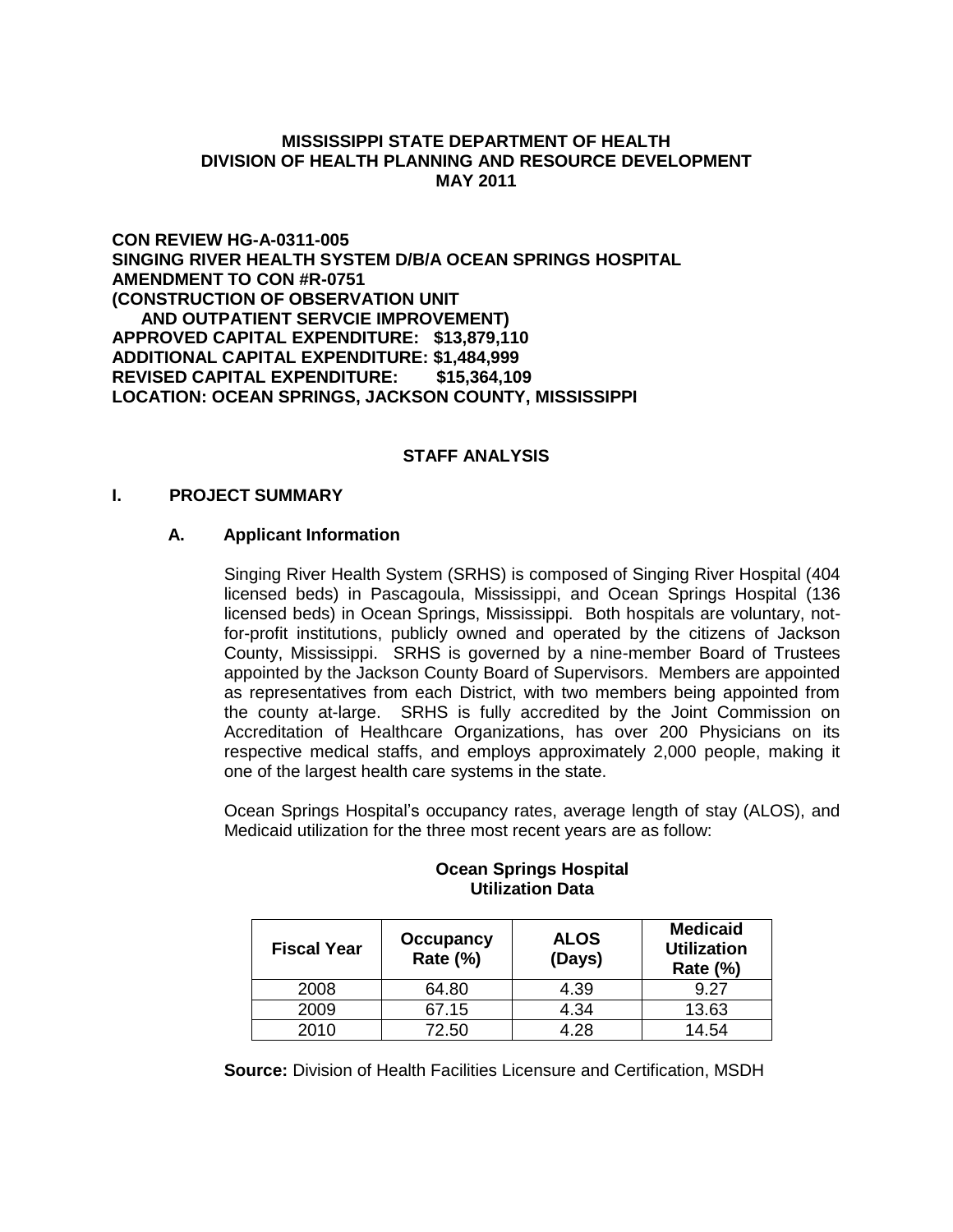### **B. Project Background**

Singing River Health System d/b/a Ocean Springs Hospital (OSH) was issued CON #R-0751, with an effective date of September 27, 2007, for construction of observation unit and outpatient services improvements, with an extended expiration date of September 27, 2011, pursuant to an Attorney General's Opinion issued October 12, 2007, which led to the revision of the policy for CON extensions. The original project involved a total of 38,215 square feet of space, to include 33,715 square feet of new construction and 4,500 square feet of renovated space. The project entails building a two-story addition to the current facility to provide physical space for the expansion of existing outpatient treatment services, a new 20-bed observation unit, physician offices, storage space and meeting and conference rooms. The project does not involve the addition of acute care beds.

Ocean Springs Hospital's original cost of new construction was estimated to be \$349.76 per square foot and \$149.78 per square foot for renovation. The original proposal also included purchase of non-fixed equipment.

Ocean Springs Hospital's six-month extension request submitted to the Department on February 28, 2011, asserts that 17 percent of the project is complete and the estimated date of completion for the project is May 2012.

The applicant was approved for the proposed capital expenditure of \$13,879,110, which included the following: new construction (73 percent), renovation (3 percent), non-fixed equipment (10 percent), other costs (0.04 percent), contingency reserve (6 percent) and fees (8 percent). The original proposal was to be financed from cash reserves.

# **C. Project Description**

Singing River Health System d/b/a Ocean Springs Hospital requests Certificate of Need authority for an amendment and additional capital expenditure to its CON No. R-0751. The capital expenditure approved in the original CON is \$13,879,110 and the additional request for this amendment proposal is \$1,484,999, resulting in a revised capital expenditure of approximately \$15,364,109 for the project.

As a result of this amendment project the square footage for new construction will increase from 33,715 to 49,067, an increase of 15,352 square feet; however, the square footage for renovation (4,500) will remain the same. The amendment request will allow for a third floor shell to be added to the existing project. This amendment project does not change the scope of the original project.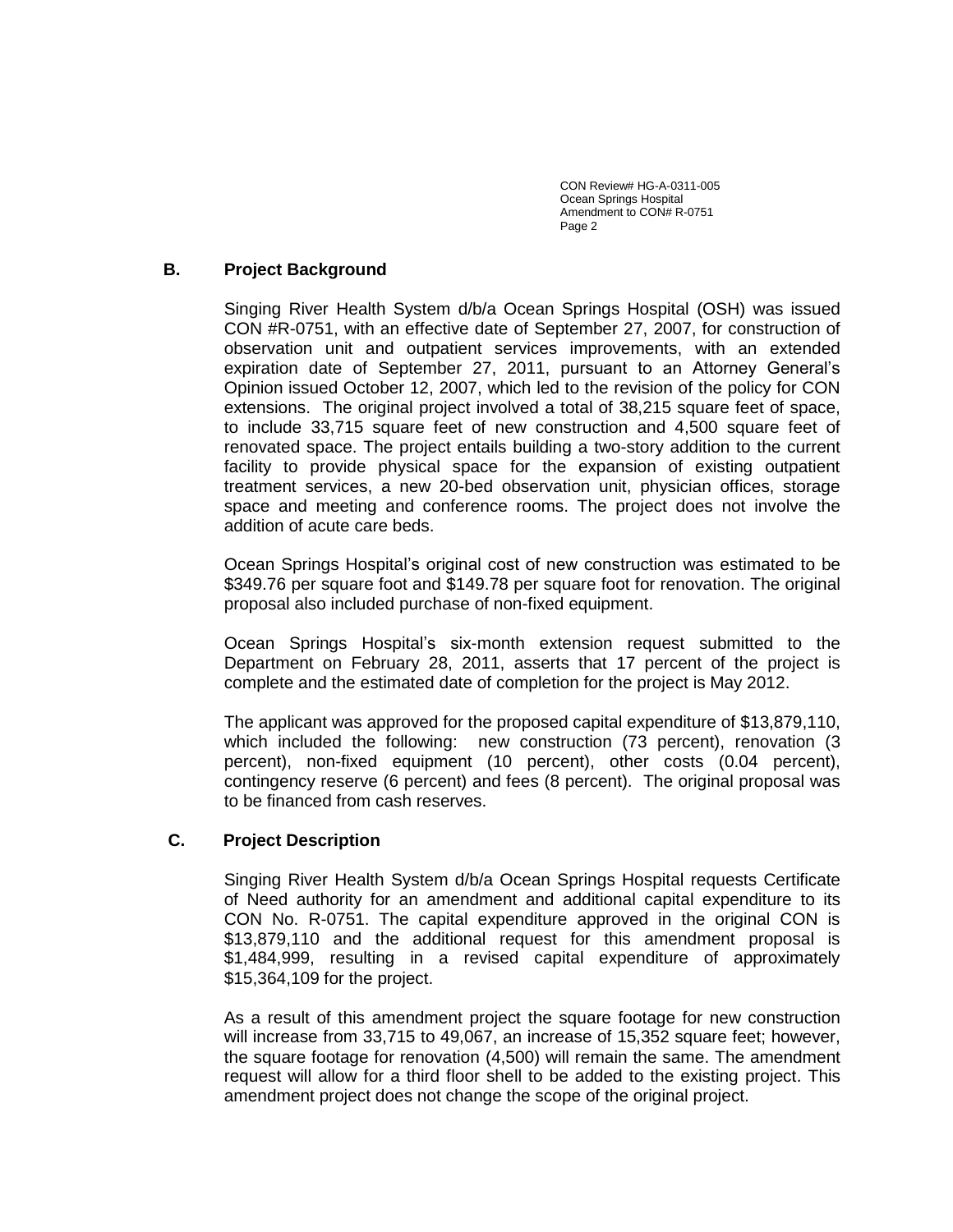See Attachment 1 for computation of new construction and renovation cost (original plus additional square feet) for the project.

The applicant asserts that the amendment is necessary due to Singing River Health System d/b/a Ocean Springs Hospital's increase in construction cost which represents the cost to construct the third floor shell. Approval and subsequent construction of the third floor shell in conjunction with the approved project will allow the hospital system to enjoy very favorable pricing. If the third floor shell is not built during the initial construction phase, the cost of adding a third floor at a later date will likely be three to four times the cost of doing it simultaneously with the initial construction. This is due to simple logistics and phasing of the project. Ocean Springs Hospital asserts that the increased contingency costs relate to the third floor shell.

According to the applicant, SRHS has not identified any particular use of the third floor space at this time. However, the applicant believes that adding the third floor as part of the on-going construction project will accomplish several important goals. First, it is much more economical to construct the additional floor. Additionally, adding the third floor as part of this project will eliminate the severe disruptions to patients that would occur if a third floor were added at a later date. From the standpoint of both hospital operations and construction logistics, it is far preferable to construct a shelled-in third floor as part of this project. Finally, by having space available to serve future needs, OSH will be able to accommodate future growth in an efficient and cost-effective manner. The applicant states that the campus of OSH is land-locked. Consequently, the only feasible way to expand the hospital to meet community needs going forward is to build up rather than out. This construction project presents a unique opportunity to accomplish that goal through a modest additional investment.

Singing River Health System d/b/a Ocean Springs Hospital asserts that \$2,423,383.57of the original capital expenditure (CON No.R-0751) has been spent for the proposed project.

#### **TYPE OF REVIEW REQUIRED**

The original project was reviewed under the applicable statutory requirements of Section 41-7-191, subparagraph (1) (j), Mississippi Code of 1972, as amended.

The State Health Officer reviews all projects for amendment in accordance with duly adopted rules, procedures, plans, criteria and standard of the Mississippi State Department of Health.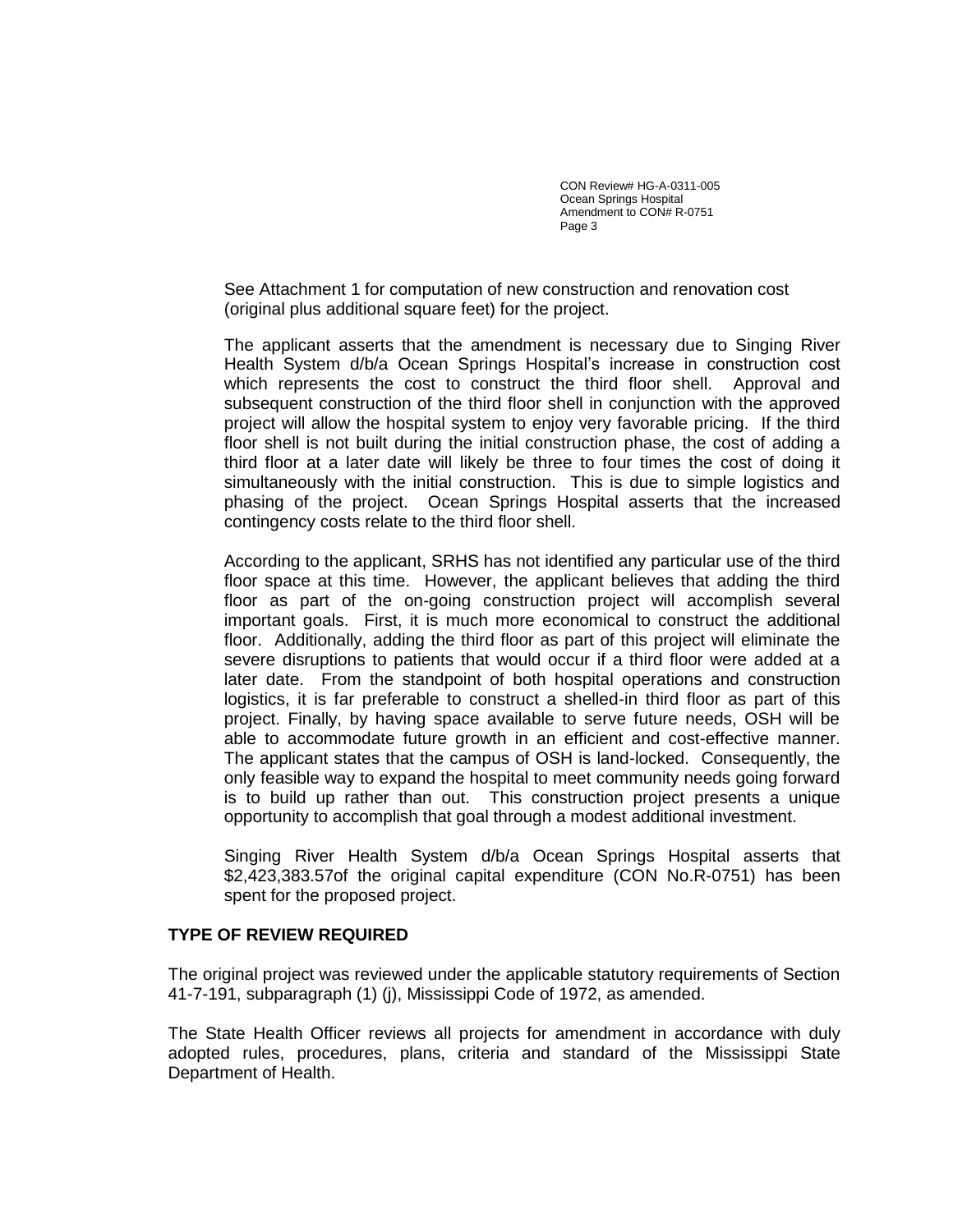In accordance with Section 41-7-197(2) of the Mississippi Code or 1972 Annotated, as amended, any affected person may request a public hearing on this project within 20 days of publication of this staff analysis. The opportunity to request a hearing expires on June 6, 2011.

# **III. CONFORMANCE WITH THE STATE HEALTH PLAN AND OTHER ADOPTED CRITERIA AND STANDARDS**

# **A. State Health Plan**

The original project was in substantial compliance with the 2007 *State Health Plan* in effect at the time the original application was submitted. This amendment project continues to be in substantial compliance with the *State Health Plan.*

# **B. General Review Criteria**

The original project was in substantial compliance with the *Certificate of Need Review Manual, 2006 revision,* in effect at the time of submission. This application continues to be in compliance with applicable general review criteria and standards contained in the *Manual*.

#### **IV. FINANCIAL FEASIBILITY**

#### **A. Capital Expenditure Summary**

|                             | <b>Approved</b>    | <b>Revised</b>     |                 |
|-----------------------------|--------------------|--------------------|-----------------|
|                             | <b>Capital</b>     | <b>Capital</b>     | <b>Increase</b> |
|                             | <b>Expenditure</b> | <b>Expenditure</b> | (Decrease)      |
| <b>New Construction</b>     |                    |                    |                 |
|                             | \$10,114,500       | \$11,154,497       | \$1,039,997     |
| Renovation                  | 450,000            | 450,000            |                 |
| <b>Capital Improvements</b> | 0                  | 0                  | O               |
| Land                        | 0                  | 0                  | 0               |
| <b>Site Work</b>            | 0                  | 0                  | $\Omega$        |
| <b>Fixed Equipment</b>      | ი                  | 0                  |                 |
| Non-Fixed Equipment         | 1,328,000          | 1,328,000          | 0               |
| Architectural/Engineering   |                    |                    |                 |
| Fees                        | 1,056,450          | 1,278,951          | 222,501         |
| <b>Contingency Reserve</b>  | 845,160            | 1,067,661          | 222,501         |
| <b>Capitalized Interest</b> | Ω                  | O                  |                 |
| <b>Other Costs</b>          | 85,000             | 85,000             |                 |
| Total                       | \$13,879,110       | \$15,364,109       | \$1.484,999     |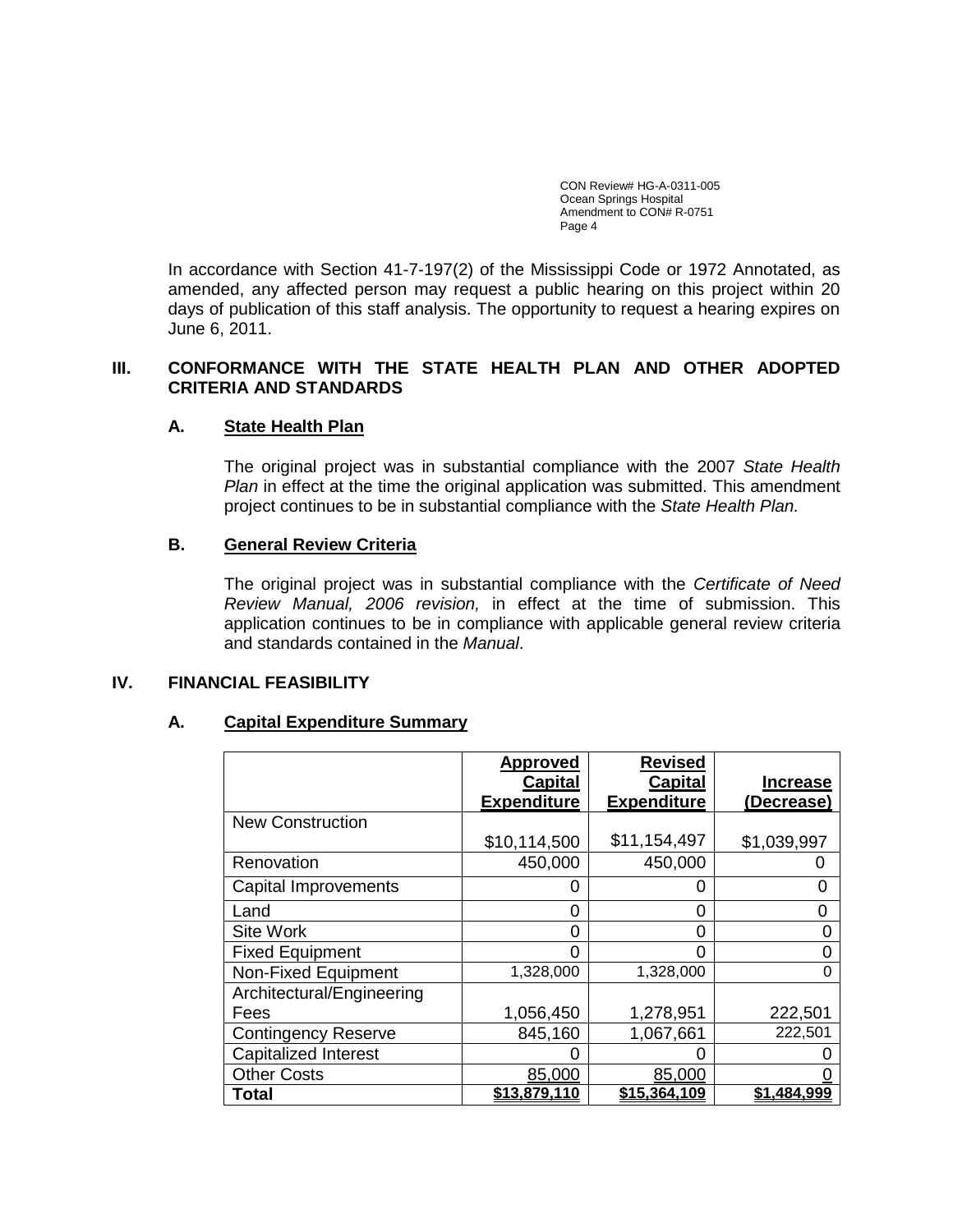As previously mentioned, the capital expenditure approved in the original CON was \$13,879,110 and the additional costs for this amendment proposal are \$1,484,999 resulting in a revised capital expenditure of approximately \$15,364,109. This amendment project does not change the scope of the original project.

# **B. Method of Financing**

According to the applicant, this amendment project will be funded from hospital's cash reserves.

# **C. Effect on Operating Cost**

According the applicant, this amendment project will not materially affect the hospital's costs or charges per day. It is anticipated that the project will be funded with cash reserves. The expenditure will be accounted for on the applicant's balance sheet as a capital expenditure, as an asset, and an additional annual expense to depreciation of \$37,150 which will show up as a reduction to excess margin on the income statement.

# **D**. **Cost to Medicare/Medicaid**

The proposed amendment project has not changed from the original project. The applicant asserts that this amendment project will not have any impact on Medicaid patients, Medicare patients, or other payors. According to the applicant, the third floor construction project will result in only a nominal increase in annual depreciation expense, and will not have an impact on hospital charges or payments.

# **V. RECOMMENDATION OF OTHER AFFECTED AGENCIES**

The Division of Medicaid was provided a copy of this application for comment. According to the Division of Medicaid, outpatient services are paid based on a facility's cost to charge ratio, as outlined in the Medicaid State Plan. Any services resulting from this expansion project will be reimbursed using that methodology. Consequently, any additional cost to the Division of Medicaid cannot be determined at this time. The Division of Medicaid opposes this project.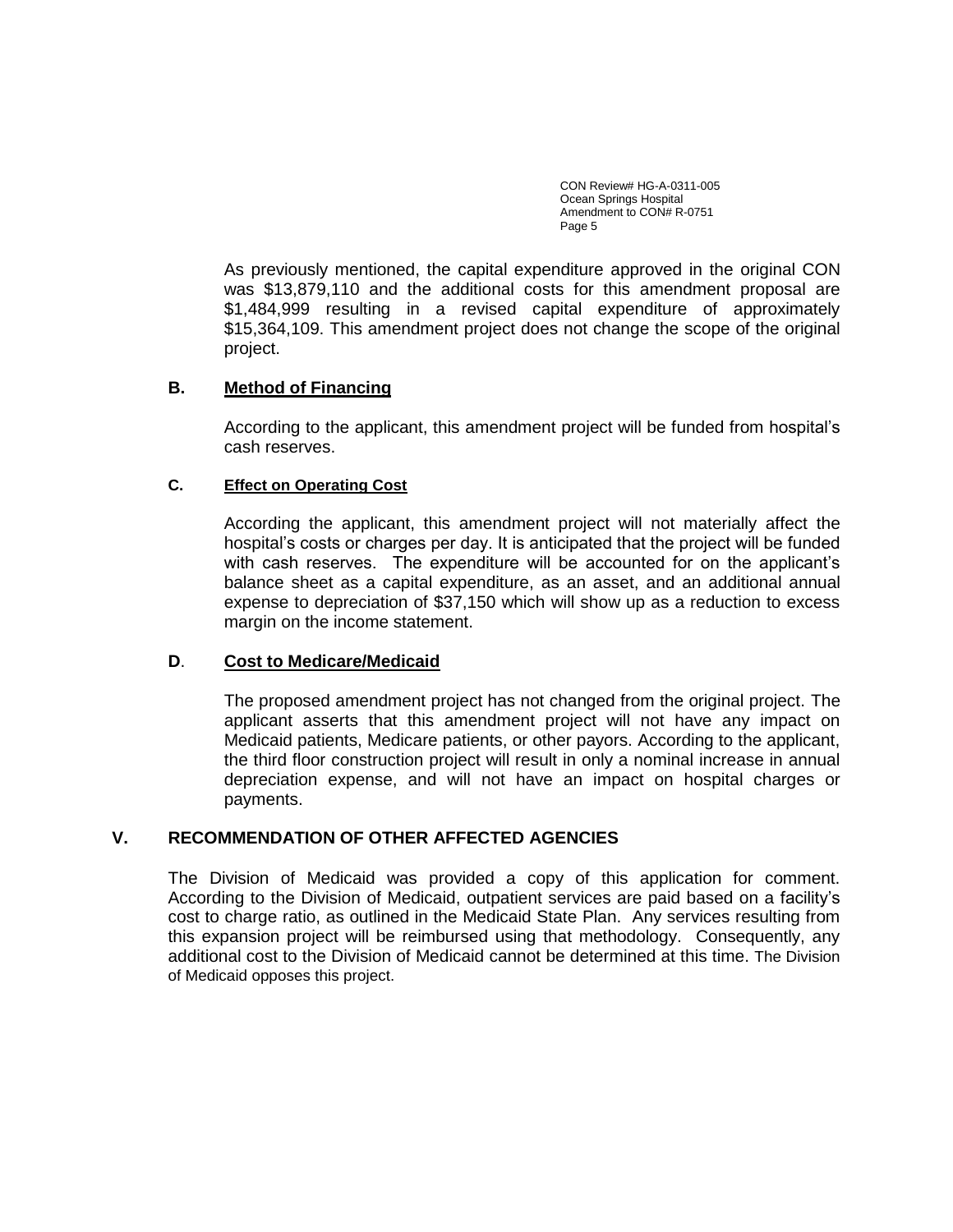### **VI. CONCLUSIONS AND RECOMMENDATION**

This project continues to be in substantial compliance with the overall objectives of the *State Health Plan; Certificate of Need Review Manual,* and all adopted rules, procedures, and plans of the Mississippi State Department of Health in effect at the time of approval.

The Division of Health Planning and Resource Development recommends approval of the application submitted by Singing River Health System d/b/a Ocean Springs Hospital for an amendment to CON #R-0751 (construction of observation unit and outpatient service improvements).